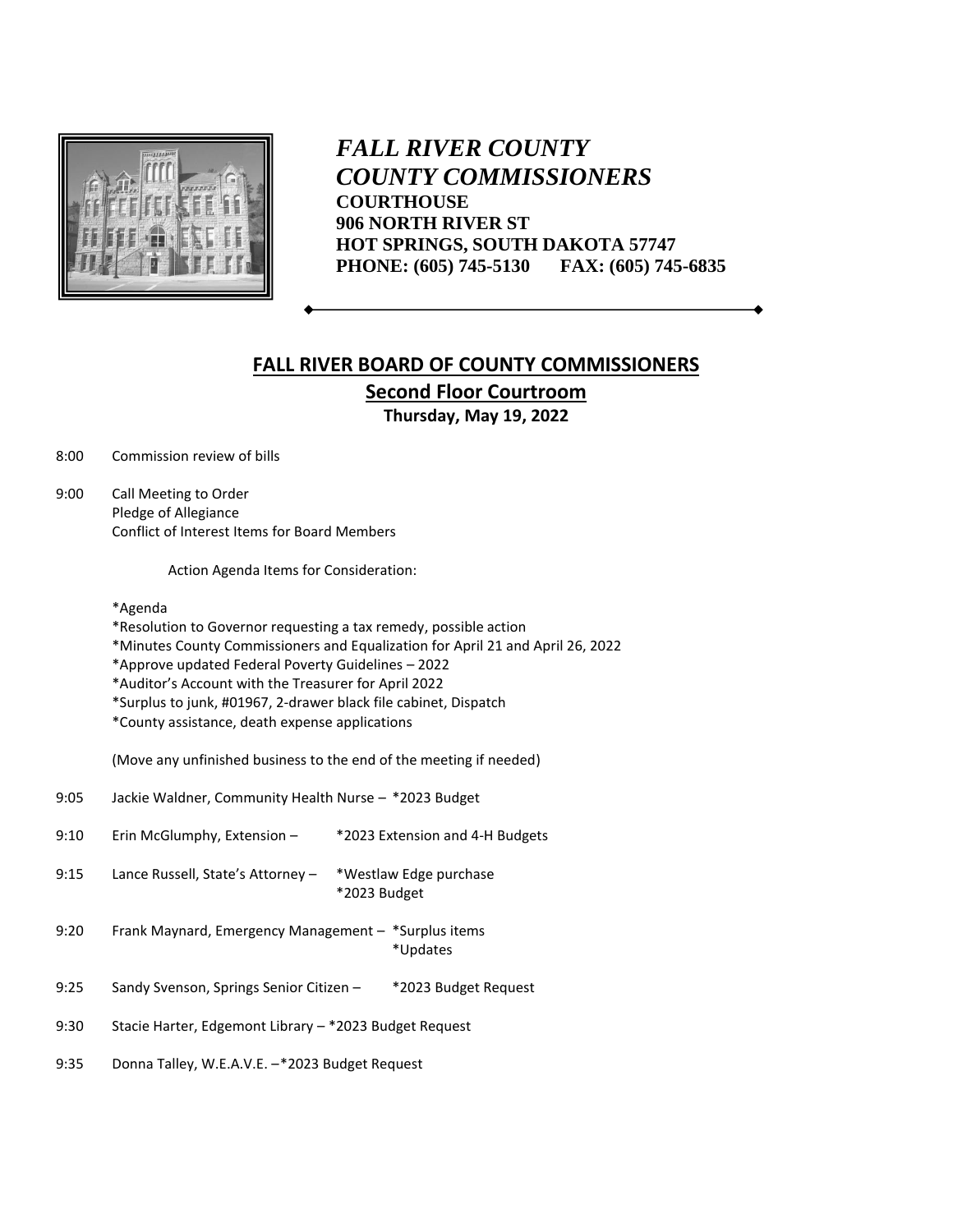| 9:40  | Carol Sides, Historical Society -<br>*2023 Budget Request                                                                                                                                       |  |                                                                                                                                                                                                                                                                                                                         |                                                                                                  |                                                                   |  |  |
|-------|-------------------------------------------------------------------------------------------------------------------------------------------------------------------------------------------------|--|-------------------------------------------------------------------------------------------------------------------------------------------------------------------------------------------------------------------------------------------------------------------------------------------------------------------------|--------------------------------------------------------------------------------------------------|-------------------------------------------------------------------|--|--|
| 9:45  | Julie Wheeler, District Ranger, Buffalo Gap National Grassland -<br>*Oil and Gas Updates                                                                                                        |  |                                                                                                                                                                                                                                                                                                                         |                                                                                                  |                                                                   |  |  |
| 9:55  | Nina Steinmetz - *2023 Budget                                                                                                                                                                   |  |                                                                                                                                                                                                                                                                                                                         |                                                                                                  |                                                                   |  |  |
| 10:00 | Hearing for sealed bids - Crushed Gravel or Stone Surfacing; possible action to reject and rebid for any pit in the County                                                                      |  |                                                                                                                                                                                                                                                                                                                         |                                                                                                  |                                                                   |  |  |
| 10:05 | Randy Seiler, Highway Superintendent -<br>*Shep's Canyon; possible update<br>*Updates                                                                                                           |  |                                                                                                                                                                                                                                                                                                                         |                                                                                                  |                                                                   |  |  |
| 10:15 | Approve bills & break                                                                                                                                                                           |  |                                                                                                                                                                                                                                                                                                                         |                                                                                                  |                                                                   |  |  |
| 10:20 | <b>Public Comment</b>                                                                                                                                                                           |  |                                                                                                                                                                                                                                                                                                                         |                                                                                                  |                                                                   |  |  |
| 10:25 | Malisa Niles, Soil Conservation - *2023 Budget Request                                                                                                                                          |  |                                                                                                                                                                                                                                                                                                                         |                                                                                                  |                                                                   |  |  |
| 10:30 | Mary Terrones, Hot Springs Library -<br>*2023 Budget Request                                                                                                                                    |  |                                                                                                                                                                                                                                                                                                                         |                                                                                                  |                                                                   |  |  |
| 10:35 | Keith Neugebauer, Fall River Water Users District - *Request for County wide authorization for construction of rural water<br>service line; discussion on County requirements - possible action |  |                                                                                                                                                                                                                                                                                                                         |                                                                                                  |                                                                   |  |  |
| 10:40 | *Lots 55 thru 72, Well Lot 1, and Well Lot 2, of Red Rock Ridge Subdivision<br>Dustin Ross, Andersen Engineers - Plat -<br>located in Section 15, T8S, R5E                                      |  |                                                                                                                                                                                                                                                                                                                         |                                                                                                  |                                                                   |  |  |
|       |                                                                                                                                                                                                 |  |                                                                                                                                                                                                                                                                                                                         | *Lot 24 of Sonrise North Subdivision, located in the SE1/4NW1/4 of Section 1,<br><b>T7S, R5E</b> |                                                                   |  |  |
| 10:45 | Dan Cullen, Veteran's Service Officer -                                                                                                                                                         |  |                                                                                                                                                                                                                                                                                                                         | *2023 Budget                                                                                     |                                                                   |  |  |
| 10:50 | Dave Weishaupl, Building Supervisor -                                                                                                                                                           |  | *05/16/22 Propane quotes<br>Nelson's<br>PJ's Hi-D-Way<br>McGas Propane<br>*Golden West quote for Gen Tech renewal in the amount of \$800.00 for video<br>safety logs<br>*Computer quotes for Treasurer, Register of Deed & Sheriff, \$1,696.70 each<br>*Marty's Tire and Auto Body estimate in the amount of \$1,752.30 |                                                                                                  | 2,000 gallons<br>\$1.92/gallon<br>\$2.30/gallon<br>\$2.399/gallon |  |  |
| 10:55 | Teresa Pullen, Treasurer - *Workshop update                                                                                                                                                     |  |                                                                                                                                                                                                                                                                                                                         |                                                                                                  |                                                                   |  |  |
| 11:00 | Lily Heidebrink, Director of Equalization -<br>*USPAP Update                                                                                                                                    |  |                                                                                                                                                                                                                                                                                                                         |                                                                                                  |                                                                   |  |  |
| 11:05 | Les Cope, Commissioner - *Discussion on meeting with Forest Service, possible action                                                                                                            |  |                                                                                                                                                                                                                                                                                                                         |                                                                                                  |                                                                   |  |  |
| 11:15 | *Discussion on purchase of 2 buildings east of the courthouse for future site of a justice center, possible<br>Joe Allen -<br>Action                                                            |  |                                                                                                                                                                                                                                                                                                                         |                                                                                                  |                                                                   |  |  |
| 11:25 | *Angostura Land Estates Petition to form Road District; set June 21, 2022 for election date<br>Sue Ganje, Auditor -<br>*Annual report review                                                    |  |                                                                                                                                                                                                                                                                                                                         |                                                                                                  |                                                                   |  |  |